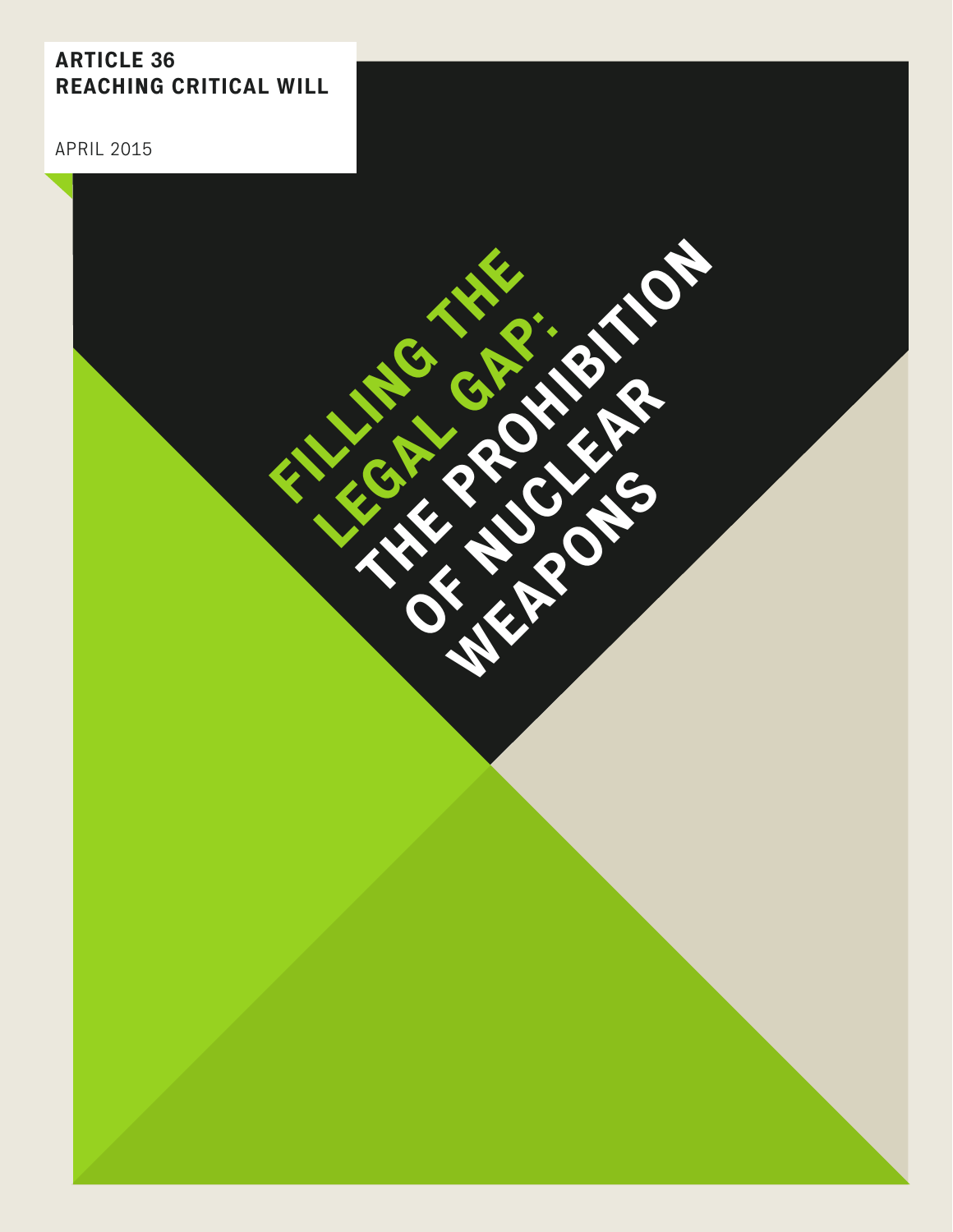### **At the December 2014 Conference on the Humanitarian Impact on Nuclear Weapons in Vienna, Austria made a pledge calling on**

"all states parties to the NPT to renew their commitment to Article VI [of the 1968 Treaty on the Non-Proliferation of Nuclear Weapons (NPT)], and to this end, to identify and pursue effective measures to fill the legal gap for the prohibition and elimination of nuclear weapons." **<sup>1</sup>**

The key "legal gap" that needs to be filled is the explicit prohibition of nuclear weapons and establishment of a framework for their elimination. The other weapons of mass destruction, biological and chemical weapons, are prohibited and subject to elimination processes through international legal instruments. It is past time that nuclear weapons are put on the same legal footing.

The "legal gap" regarding prohibition and elimination arises from various deficits in the regulation of activities involving nuclear weapons, as currently codified. This includes legal deficits regarding the development, production, testing, transfer, acquisition, transit, stockpiling, deployment, threat of use or use of nuclear weapons, as well as assistance, financing, encouragement, or inducement of these activities. The current international legal regulation of nuclear weapons is fragmentary, with several instruments covering only certain areas or activities. The legal gap also arises because the rules in the existing instruments on nuclear weapons apply to different states in different ways. Thus what is needed is a comprehensive instrument that prohibits all activities involving nuclear weapons in all circumstances for all states parties.

The table overleaf summarises the gaps in existing treaty law related to nuclear weapons. A treaty banning nuclear weapons, by categorically prohibiting nuclear weapons and establishing a framework and impetus for their elimination, would help to fill these gaps. Such a treaty would build on existing norms and reinforce existing legal instruments, but it would also close loopholes in the current legal regime that enable states to engage in nuclear weapon activities or otherwise to claim perceived benefit from their continued possession and deployment while purporting to promote their elimination.

The negotiation of a treaty banning nuclear weapons should fill the legal gap regarding the prohibition of nuclear weapons by providing clear common obligations with respect to the issues outlined in the chart.**<sup>2</sup>** Whilst some aspects of the current legal framework are to be applauded, the overall patchwork of partial regulation hampers development of a clear normative recognition that nuclear weapons are unacceptable. In doing so, it facilitates retention of these weapons by certain states, which may in turn incentivize proliferation. History shows that legal prohibitions of weapon systems—their possession as well as their use—facilitate their elimination. Weapons that have been outlawed increasingly become seen as illegitimate. They lose their political status and, along with it, the money and resources for their production, modernisation, proliferation, and perpetuation. Even if nuclear-armed states do not join initially, a treaty banning nuclear weapons would have a significant normative and practical impact.

States should commence negotiations in 2015 on a treaty banning nuclear weapons as an effective measure for nuclear disarmament. At a time when the nuclear-armed states continue to demonstrate their lack of commitment to pursuing tangible, good faith nuclear disarmament, as international tensions rise, and as the potential for accidents persists, banning nuclear weapons is an urgent necessity.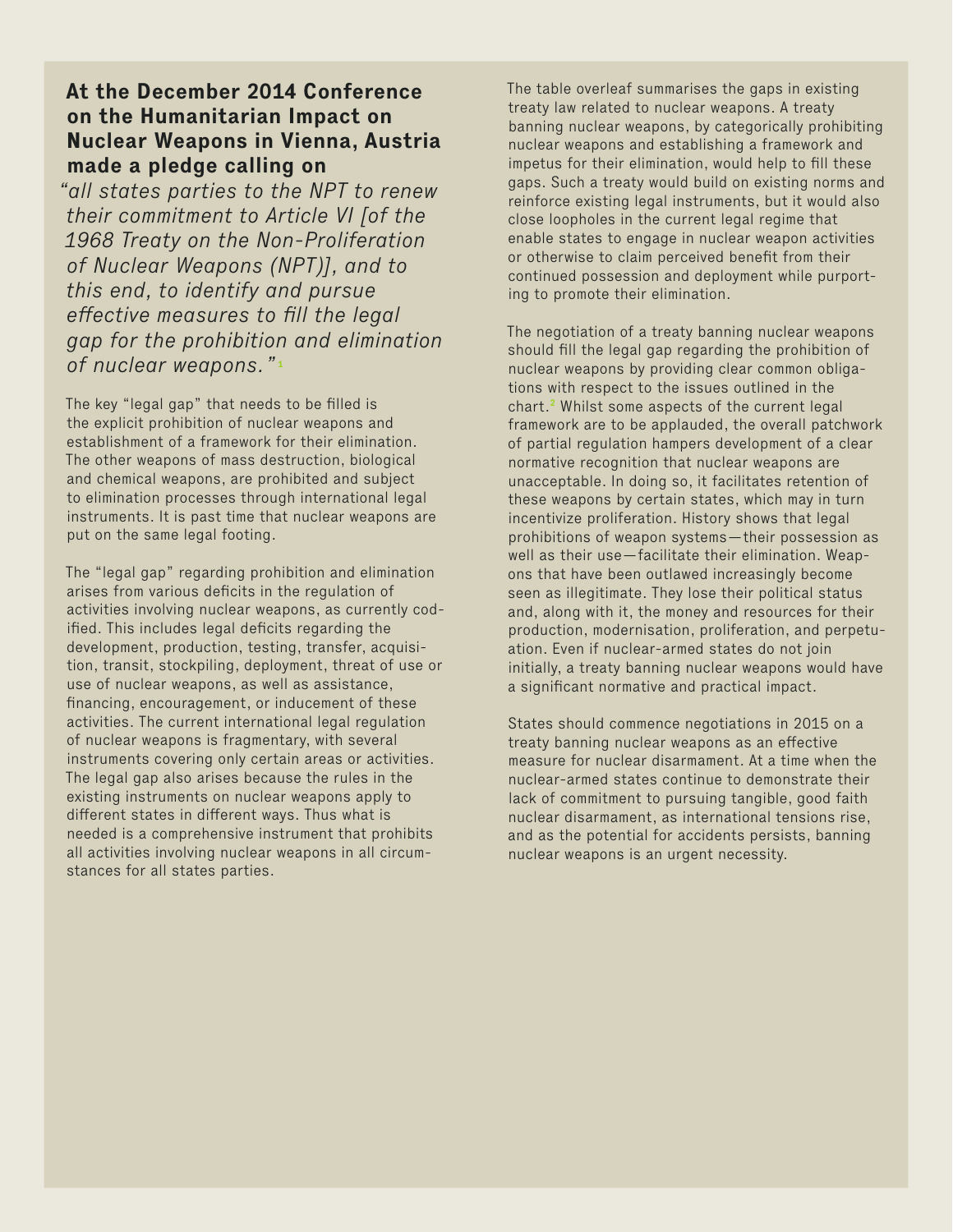|                                                                                           | <b>EXISTING LAW</b>                                                                                                                                                                                                                                                                                                                                                                                                                                                           |                                                                                                                                                                                                                                                                                                                                                                                                                                                                                                                                                                                                                                                                                                                                                                                                                                                                                                                                                                                                                                                                |                                                                                                                                                                                                                                                                                                                                                                                                                                                                                                                                                                                                                                                                                                                                                                                                                            |
|-------------------------------------------------------------------------------------------|-------------------------------------------------------------------------------------------------------------------------------------------------------------------------------------------------------------------------------------------------------------------------------------------------------------------------------------------------------------------------------------------------------------------------------------------------------------------------------|----------------------------------------------------------------------------------------------------------------------------------------------------------------------------------------------------------------------------------------------------------------------------------------------------------------------------------------------------------------------------------------------------------------------------------------------------------------------------------------------------------------------------------------------------------------------------------------------------------------------------------------------------------------------------------------------------------------------------------------------------------------------------------------------------------------------------------------------------------------------------------------------------------------------------------------------------------------------------------------------------------------------------------------------------------------|----------------------------------------------------------------------------------------------------------------------------------------------------------------------------------------------------------------------------------------------------------------------------------------------------------------------------------------------------------------------------------------------------------------------------------------------------------------------------------------------------------------------------------------------------------------------------------------------------------------------------------------------------------------------------------------------------------------------------------------------------------------------------------------------------------------------------|
|                                                                                           | PROHIBITIONS OR OBLIGATIONS IN<br>REGIONAL NUCLEAR-WEAPON-FREE ZONE<br>(NWFZ) TREATIES: 3                                                                                                                                                                                                                                                                                                                                                                                     | OTHER SOURCES OF PROHIBITIONS<br>OR OBLIGATIONS:                                                                                                                                                                                                                                                                                                                                                                                                                                                                                                                                                                                                                                                                                                                                                                                                                                                                                                                                                                                                               | <b>GAPS IN EXISTING LAW</b>                                                                                                                                                                                                                                                                                                                                                                                                                                                                                                                                                                                                                                                                                                                                                                                                |
| DEVELOPMENT,<br>PRODUCTION,<br><b>MANUFACTURE</b>                                         | • All NWFZ treaties ban the production of<br>nuclear weapons. Three explicitly prohibit<br>the development of nuclear weapons<br>(treaties of Bangkok, Pelindaba, Semipa-<br>latinsk).                                                                                                                                                                                                                                                                                        | • NPT article II prohibits non-nuclear-armed states parties<br>from manufacturing or receiving assistance to manufacture<br>nuclear weapons.<br>• NPT article I prevents nuclear-armed states parties from<br>assisting, encouraging, or inducing non-nuclear-armed<br>states parties to manufacture nuclear weapons.                                                                                                                                                                                                                                                                                                                                                                                                                                                                                                                                                                                                                                                                                                                                          | • NPT articles I and II only make nuclear<br>weapons manufacture illegal for<br>non-nuclear-armed states parties; there is<br>no comprehensive prohibition.<br>• NPT nuclear-armed states are not<br>prohibited to assist each other in the<br>production of nuclear weapons.<br>• NPT non-nuclear-armed states parties are<br>not prohibited from assisting nucle-<br>ar-armed states parties in the manufacture<br>and acquisition of nuclear weapons.<br>• Only the production of a fully assembled<br>nuclear weapon is explicitly prohibited by<br>the NPT.<br>• There is no specific provision to prohibit<br>nuclear weapon modernisation, including<br>developing or "improving" the weapon<br>systems' capabilities, in the NPT (though it<br>runs counter to all reasonable interpreta-<br>tions of article VI). |
| <b>TESTING</b>                                                                            | • All NWFZ treaties ban nuclear weapon<br>testing by states parties.<br>• Additional protocols to the Pelindaba and<br>Rarotonga treaties prohibit nuclear testing<br>by NPT nuclear-armed states within the<br>NWFZs, where ratified. <sup>4</sup>                                                                                                                                                                                                                           | • The Partial Test Ban Treaty prohibits all nuclear explosions<br>in the atmosphere, outer space, and underwater.<br>• The Antarctic Treaty prohibits nuclear explosions and the<br>disposal of radioactive waste in Antarctica.<br>• The Comprehensive Nuclear Test Ban Treaty (CTBT) prohibits<br>all nuclear test explosions.<br>• States' obligations to respect the right to health entail a<br>duty to refrain from nuclear testing where this would involve<br>"the release of substances harmful to human health." <sup>5</sup><br>• Under international environmental law, nuclear-armed states<br>are duty-bound to prevent, minimise, and control the risk of<br>causing significant transboundary harm. The detonation of a<br>nuclear weapon would cause harm that would most likely not<br>be contained to national borders and that will in many cases<br>be irreversible. <sup>6</sup>                                                                                                                                                         | • The CTBT has not entered into force due to<br>the non-accession of certain states listed<br>in annex II of the Treaty. <sup>7</sup><br>• The CTBT does not explicitly prohibit<br>subcritical or other means of non-explosive<br>testing.                                                                                                                                                                                                                                                                                                                                                                                                                                                                                                                                                                                |
| <b>TRANSFER</b><br>OR ACQUISITION                                                         | • All NWFZ treaties prohibit the acquisition<br>of and control over nuclear weapons by<br>states parties.                                                                                                                                                                                                                                                                                                                                                                     | • NPT article I prohibits nuclear-armed states parties from<br>transferring nuclear weapons or control over them to any<br>recipient. Article II commits non-nuclear-armed states<br>parties not to receive any transfer of nuclear weapons or<br>control over them. NPT article I prohibits nuclear-armed<br>states parties from assisting non-nuclear-armed states<br>parties to acquire nuclear weapons. Article II commits<br>non-nuclear-armed states parties not to acquire nuclear<br>weapons.                                                                                                                                                                                                                                                                                                                                                                                                                                                                                                                                                          | • Article I prohibits the transfer of nuclear<br>weapons, but not nuclear delivery systems.<br>• The NPT was adopted after the US had<br>already stationed some of its nuclear<br>weapons in NATO countries, with the<br>expectation that these countries would<br>acquire "control" over their deployment in<br>times of war. These "nuclear sharing"<br>agreements were concluded between 1959<br>and $1962.8$                                                                                                                                                                                                                                                                                                                                                                                                           |
| <b>TRANSIT</b>                                                                            |                                                                                                                                                                                                                                                                                                                                                                                                                                                                               |                                                                                                                                                                                                                                                                                                                                                                                                                                                                                                                                                                                                                                                                                                                                                                                                                                                                                                                                                                                                                                                                | • The transit of nuclear weapons is not<br>prohibited by any treaty. All NWFZ treaties<br>except Tlatelolco have provisions enabling<br>parties to decide individually whether to<br>allow the transit of nuclear weapons<br>through their territories. Under the treaty<br>of Semipalatinsk, parties could permit<br>the landing of aircraft carrying nuclear<br>weapons.                                                                                                                                                                                                                                                                                                                                                                                                                                                 |
| STOCKPILING,<br><b>POSSESSION</b>                                                         | • All NWFZ treaties prohibit the possession<br>of nuclear weapons by states parties. Four<br>explicitly prohibit assistance with posses-<br>sion (Rarotonga does not).<br>• Two NWFZ treaties explicitly prohibit<br>stockpiling (Pelindaba and Semipalatinsk).<br>The Treaty of Pelindaba contains an<br>obligation to destroy and dismantle nuclear<br>explosive devices.                                                                                                   | • Possession of nuclear weapons is arguably implicitly<br>prohibited for non-nuclear-armed NPT states parties under<br>article II's prohibition against acquisition or manufacture.<br>• Article VI obliges all NPT states parties to pursue negotia-<br>tions in good faith on effective measures relating to<br>cessation of the nuclear arms race and nuclear disarma-<br>ment. As noted by the ICJ in its 1996 advisory opinion, this<br>entails an obligation to reach agreement. <sup>9</sup><br>• There is an obligation under customary international law on<br>all states to pursue negotiations in good faith on effective<br>measures for the cessation of the nuclear arms race and<br>nuclear disarmament. <sup>10</sup>                                                                                                                                                                                                                                                                                                                          | • The NPT does not prohibit the possession<br>and stockpiling of nuclear weapons by NPT<br>nuclear-armed states parties.<br>• For states that are not party to any<br>instrument prohibiting the acquisition or<br>development of nuclear weapons, there is<br>no explicit prohibition on possession under<br>treaty law.                                                                                                                                                                                                                                                                                                                                                                                                                                                                                                  |
| STATIONING,<br><b>DEPLOYMENT</b>                                                          | • All NWFZ treaties prohibit stationing and<br>installation of nuclear weapons in NWFZ<br>territories.                                                                                                                                                                                                                                                                                                                                                                        | • The Seabed Treaty prohibits the placing of nuclear weapons<br>on the international seabed.<br>• The Outer Space Treaty prohibits placing any objects<br>carrying nuclear weapons in orbit around the earth; the<br>installation of such weapons on celestial bodies; and<br>stationing in outer space.<br>• The Antarctic Treaty prohibits any measure of a military<br>nature in Antarctica, including the stationing of nuclear<br>weapons.                                                                                                                                                                                                                                                                                                                                                                                                                                                                                                                                                                                                                | • The deployment of nuclear weapons is not<br>prohibited by the NPT or by any other<br>instrument beyond NWFZ treaties.<br>• Stockpiles of nuclear weapons are<br>stationed on the territories of nucle-<br>ar-armed states and their allies.                                                                                                                                                                                                                                                                                                                                                                                                                                                                                                                                                                              |
| <b>USE AND</b><br><b>THREAT OF USE</b>                                                    | • Three out of five NWFZ treaties explicitly<br>prohibit the use of nuclear weapons in the<br>territories of states parties to these<br>treaties.<br>• Two explicitly prohibit states parties from<br>assisting with the use of nuclear weapons<br>(the treaties of Tlatelolco and Bangkok).<br>• Additional protocols to all NWFZ treaties<br>prohibit NPT nuclear-armed states parties<br>from using or threatening to use nuclear<br>weapons within NWFZs, where ratified. | • The International Court of Justice ruled in its 1996 advisory<br>opinion on nuclear weapons by 11 votes to 3 that "there is<br>in neither customary nor conventional international law any<br>comprehensive and universal prohibition of the threat or use<br>of nuclear weapons as such." 11 However, the ICJ did find<br>that "the threat or use of nuclear weapons would generally<br>be contrary to the rules of international law applicable in<br>armed conflict, and in particular the principles and rules of<br>humanitarian law." <sup>12</sup><br>• Rules of international human rights law, international<br>environmental law, international health law, UN Charter law,<br>and other branches of international law would also likely be<br>violated. $13$<br>• The use of a nuclear weapon is implicitly prohibited to<br>non-nuclear-armed states parties to the NPT under articles<br>I and II of that Treaty, in its prohibition of such states<br>assuming "control" (i.e. the independent power to use<br>nuclear weapons). <sup>14</sup> | • There is no explicit treaty prohibition or<br>universally accepted rule of customary<br>international law on the use or threat of<br>use of nuclear weapons.<br>• The NPT does not prohibit its states<br>parties (whether nuclear-armed or not)<br>from subscribing to the doctrine of<br>"nuclear deterrence," which requires the<br>possibility of using nuclear weapons in<br>certain circumstances and requires<br>preparation and posturing for the use of<br>nuclear weapons.<br>• Neither the NPT nor any other agreement<br>prohibits consultation or planning on the<br>use of nuclear weapons; NATO's nuclear<br>planning group involves non-nuclear-armed<br>states and nuclear-armed states.                                                                                                                |
| <b>ASSISTANCE</b><br><b>WITH PROHIBITED</b><br><b>ACTS, INCLUDING</b><br><b>FINANCING</b> | • All NWFZ treaties contain obligations on<br>parties not to assist other states with acts<br>prohibited under the treaties. Some<br>treaties are more comprehensive in their<br>provisions than others on the prohibitions<br>considered in this table (development,<br>production, testing, transfer, acquisition,<br>transit, stockpiling, deployment, threat of<br>use, or use).                                                                                          | • NPT non-nuclear-armed states parties are prohibited from<br>receiving, and NPT nuclear-armed states parties from<br>providing assistance, encouragement, or inducement to<br>non-nuclear-armed states parties to develop, produce, or<br>acquire nuclear weapons under articles I and II.<br>• Under article 16 of the Articles on Responsibility of States<br>for Internationally Wrongful Acts, states are legally<br>responsible where they knowingly assist with acts that are<br>wrongful both for themselves and the state they are<br>assisting.                                                                                                                                                                                                                                                                                                                                                                                                                                                                                                      | • Existing provisions on assistance,<br>encouragement, and inducement are<br>uneven and do not apply equally to all<br>states.<br>• NPT nuclear-armed states parties may<br>assist each other or states not party to<br>the NPT in the production of nuclear<br>weapons.<br>• There is no explicit treaty prohibition<br>against financing of the production,<br>maintenance, or modernisation of nuclear<br>weapon systems. Companies in non-nucle-<br>ar-armed states are currently contributing<br>to the modernisation of nuclear arsenals.                                                                                                                                                                                                                                                                            |
| <b>RIGHTS AND</b><br><b>RESTORATION</b>                                                   |                                                                                                                                                                                                                                                                                                                                                                                                                                                                               | • A range of international rules and regulations describe the<br>rights of victims and survivors of violence with regards to<br>assistance, redress, and justice, and the restoration of<br>affected environments. Sources include international human<br>rights law, international humanitarian law, the Convention<br>on the Rights of Persons with Disabilities, transitional<br>justice and international criminal justice standards, rules<br>on state responsibility, and international environmental<br>law standards. <sup>15</sup>                                                                                                                                                                                                                                                                                                                                                                                                                                                                                                                    | • There is no international legal instrument<br>that provides a framework for victims and<br>survivors of nuclear weapons collectively<br>to seek assistance towards the full<br>realisation of their rights. <sup>16</sup><br>• There are no specific international<br>obligations to engage in efforts to<br>decontaminate or remediate areas affected<br>by nuclear weapon detonations, whether<br>through testing, use, or production.                                                                                                                                                                                                                                                                                                                                                                                 |



# **FILLING THE LEGAL GAP: THE PROHIBITION OF NUCLEAR WEAPONS**